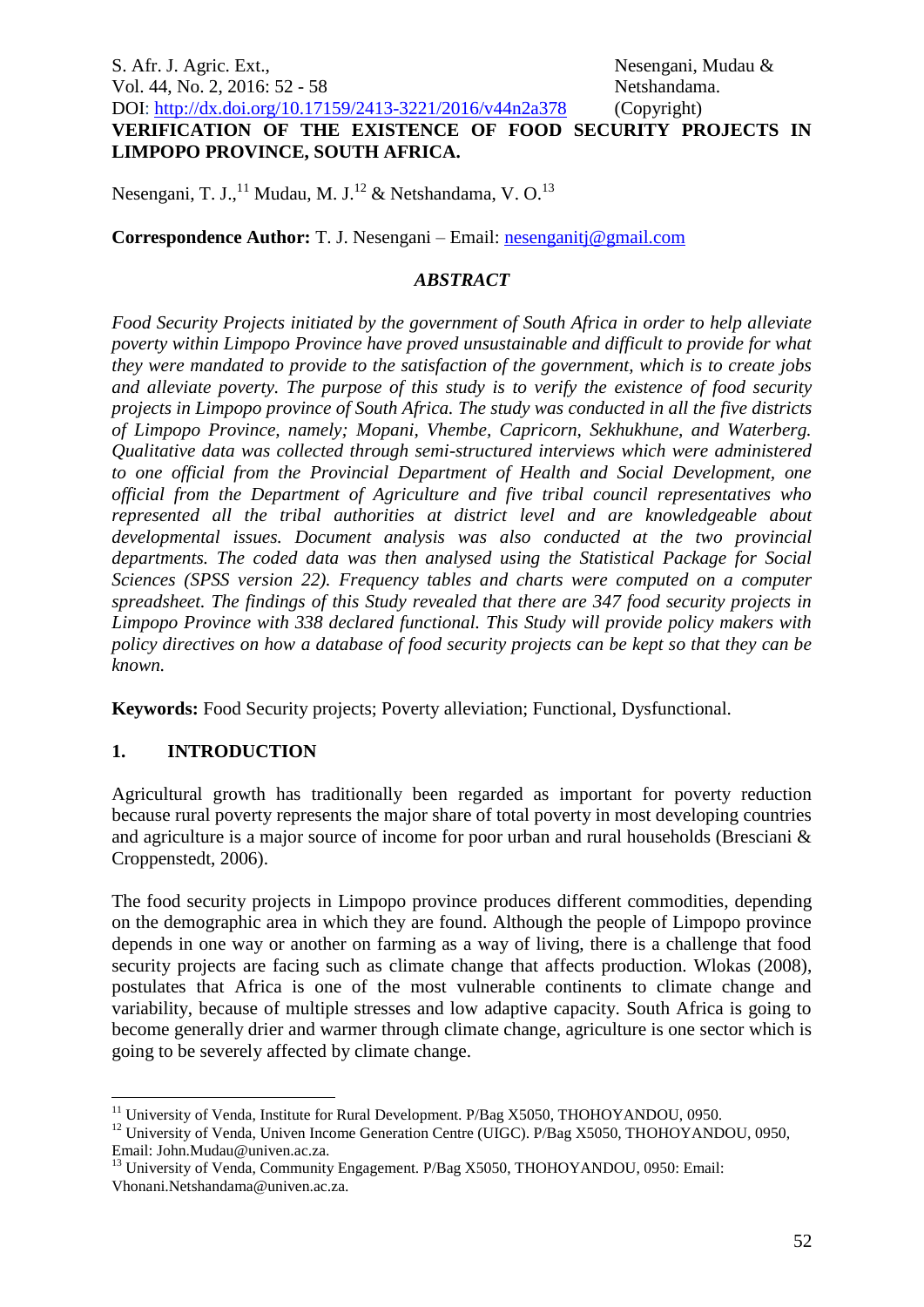S. Afr. J. Agric. Ext., S. Agric. Ext., Nesengani, Mudau & Vol. 44, No. 2, 2016: 52 - 58 Netshandama. DOI: http://dx.doi.org/10.17159/2413-3221/2016/v44n2a378 (Copyright)

The study was based on the verification the existence of food security projects in Limpopo Province of South Africa. The study verified the existence of food security projects in all the districts of Limpopo province and appropriate recommendations were made to the policy makers in order to persuade the custodians of food security projects to create their database.

The objective of this study was to investigate whether there was an updated food security projects database. Officials in the Department of Health and Social Development, Department of Agriculture and the Tribal Council representatives at district level were approached and recruited for interviews. The interviews focused on verifying the existence of the food security projects and their level of functionality and dysfunctionality, and the kind of support the projects are getting from the departments and tribal councils. In addition to the interviews, available documents and evidence of existing projects were sought for the purpose of preparing for the verification on site. Notes were thus taken from the documents for verification purposes.

# **2. DEFINITION OF THE PROBLEM**

Food security projects in Limpopo Province were initiated in order to help alleviate poverty among the rural and urban unemployed population. The two major funding departments, namely; the Department of Health and Social Development and the Department of Agriculture initiated the establishment of food security projects, but it was discovered that they too have lost track of the entities they have helped to establish. It became difficult to speculate that food security projects were helping in alleviating poverty if there were no proper records of all the food security projects.

## **3. METHODOLOGY**

A mixed model approach was used in this study. Sampling was done whereby it is believed that a sample is actually a subset of the population. It includes groups of people, events, behaviours or other elements on which to conduct a study. Researchers usually work with samples rather than working with the total population because it is more economical and practical to do so, and it is possible to obtain reasonably good information from a sample (Burns & Grove, 2009; Polit & Beck, 2010).

The research participants that were engaged in this study were purposively chosen to represent the food security projects, the officials of the department of health and social development and the department of agriculture respectively and the tribal council representatives were purposively sampled. Semi-structured questionnaire was used to collect data from 2 officials at provincial department of health and social development and agriculture respectively and 5 tribal council representatives from each district. The questionnaire covered the following themes, namely; Biographic data of respondents, types of food security projects, functional and dysfunctional food security projects, funding agencies, mandates of food security projects, contributions to the livelihoods, the relationships between food security projects beneficiaries and community members, and support by government and tribal councils. Data analysis was conducted using the Statistical Package for Social Sciences (SPSS) version 23.

# **4. FINDINGS**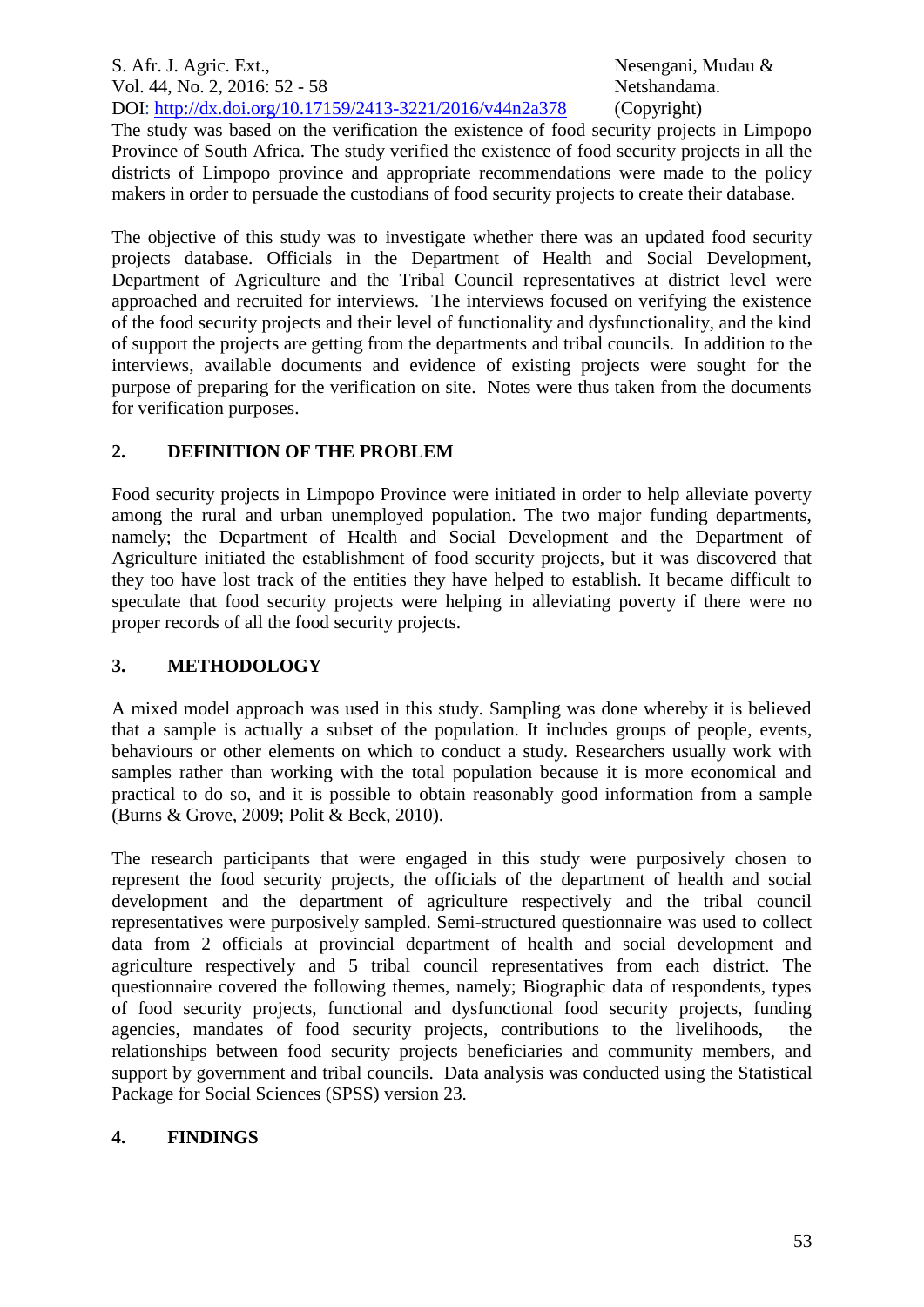S. Afr. J. Agric. Ext., S. Agric. Ext., Nesengani, Mudau & Vol. 44, No. 2, 2016: 52 - 58 Netshandama. DOI: http://dx.doi.org/10.17159/2413-3221/2016/v44n2a378 (Copyright)

The research findings are presented by highlighting the gender proportion of key participants, the types of food security projects per district, and by highlighting the functional and dysfunctional food security projects in the province. The available documents and evidence of existing projects were sought for the purpose of preparing for the verification on site. Notes were thus taken from the documents for verification purposes.

#### **4.1 Gender proportions and number of service of provincial officials and leaders**

This study has shown that the gender proportion of provincial officials and leaders varied, the gender proportion of male indicated was 57.1% and for female was 42.9%. This study further revealed that the years of service for provincial officials and leaders were also not the same; the study indicated that those between 6-10 years had 28.6% and those with 16 years and above had 71.4% years' experience.

## **4.2 Types of food security projects per district**

This study confirms that food security projects are located everywhere in Limpopo Province; they vary in number and type. The study shows that in Mopani district alone, there are 130 vegetable projects and 36 broiler projects. Vhembe district comes second with 43 vegetable projects after Mopani district. Waterberg district also showed a high number of food security projects on the list with 36 vegetable projects. The types and number of food security projects are shown in Figure 1 below:



**Figure 1:** Types and numbers of food security projects in each district of Limpopo Province.

#### **4.3 Functional food security projects**

The informants in this Study confirmed that 347 Food Security Projects are in existence with 338 declared functional; the main problem was that they are not in a database that can be traced from the funding departments. During the visits to those sites, Food Security Projects were generally found to be functional, some to the point where they needed additional space to increase their operations. Mopani district has more functional projects than other districts. Figure 2 bears testimony to the food security projects in Limpopo Province.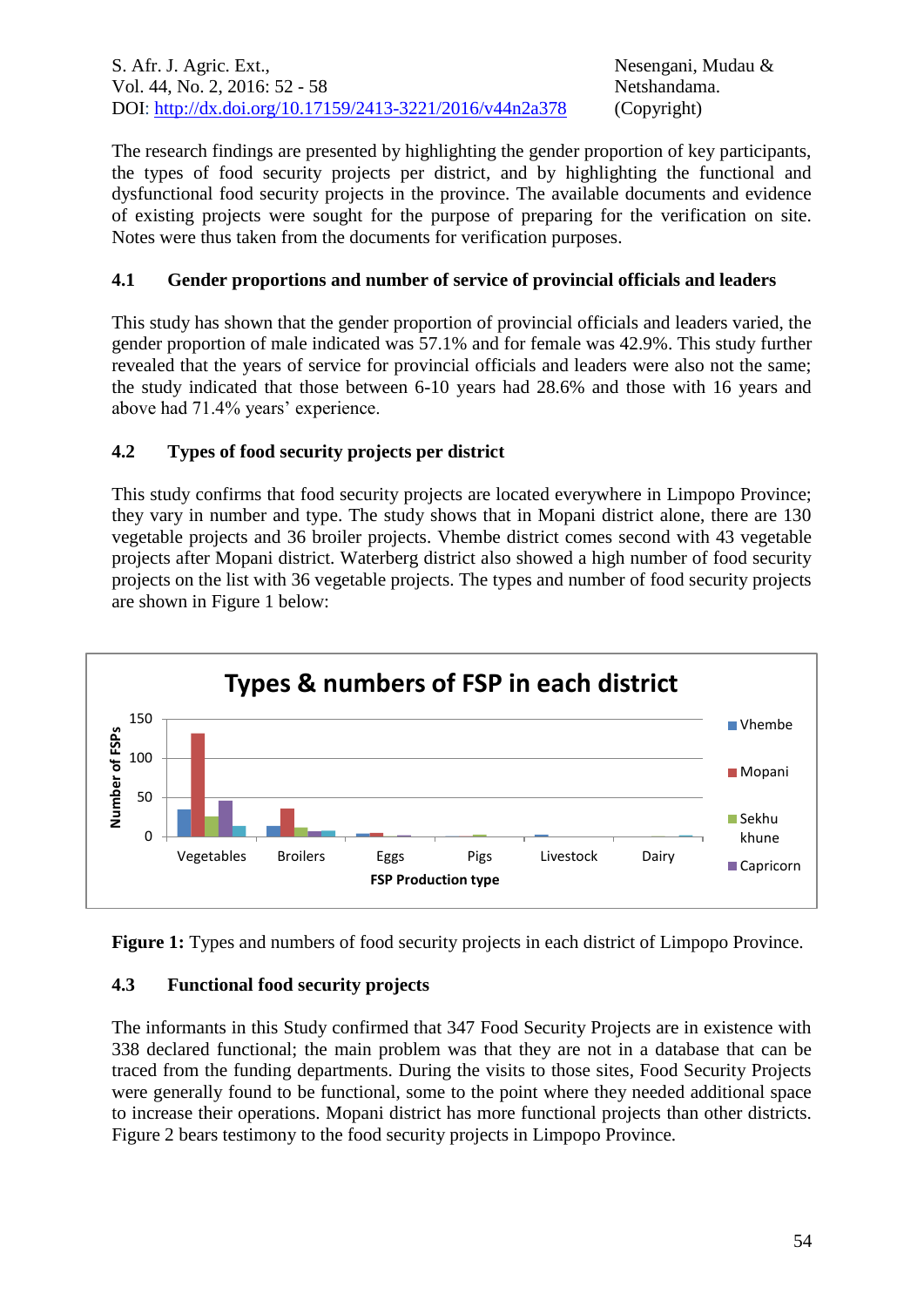

**Figure 2:** Functional Food Security Projects in Limpopo districts

# **4.4 Dysfunctional Food Security Projects**

In this study it was discovered that from a list of all the Food Security Projects, there were 9 that were dysfunctional. Their dysfunctionality was as a result of lack of skills and the mismanagement of funds meant for inputs and other logistics. The supposed beneficiaries of such projects tend to mismanage funds mainly because: they pay each other at the ends of the months using funds not allocated for salaries. Instead of investing in profit-raising strategies, they use the available money for paying salaries.

# **4.5 Funders of Food Security Projects**

During the interviews with informants it emerged that the principal funders of the food security projects were the Department of Health and Social Development (DHSD), the Department of Agriculture, the Independent Development Trust (IDT), the Amalgamated Banks of South Africa (ABSA) and the Comprehensive Agricultural Support Program (CASP).

# **4.6 Mandate by which Food Security Projects are made to operate within**

The study revealed that the Food Security Projects have a mandate to fulfil; that of creating jobs and providing food for beneficiaries and for the community members. During the interviews, the reasons why the food security projects were established and for which mandates were recorded. The study shows that 18% of informants have said that the food security projects were providing food for the beneficiaries and for the communities. Respectively, 82% of informants have said that the food security projects have created employment for their members.

## **4.7 Relationships between Food Security Project beneficiaries and community members.**

As a general test the study was employed to measure the relationship between food security project beneficiaries and community members, a Likert scale was used to determine the relationship that exists in the following scale: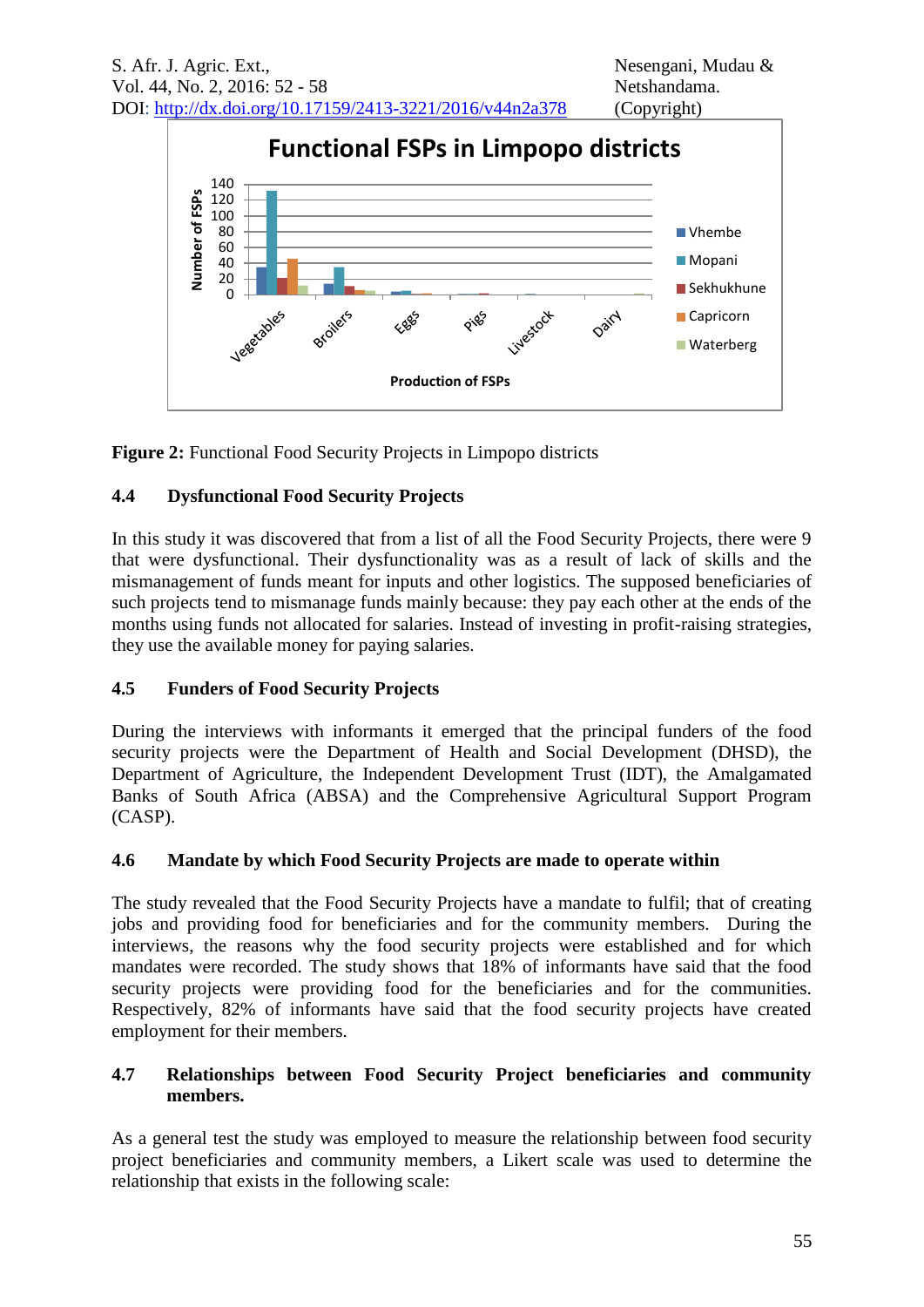| Unsatisfactory | Average | Above average | Very much above |
|----------------|---------|---------------|-----------------|
|                |         |               | average         |
|                |         |               |                 |

- A total of 14.5% rated the relationship as unsatisfactory
- A total of 42.4% rated the relationship as average
- A total of 28.6% rated the relationship as above average
- A total of 14.5% rated the relationship as very much above average

## **4.8 Support by Government and Tribal Councils**

This study indicated that about 57.1% of informants have said that the tribal councils would give extra land to food security projects if they promise to increase their production. While about 14.3% of informants' believed the government will assist in funding of projects, link them with markets and give encouragement to the food security projects to produce more.

## **5. DISCUSSIONS**

Food security projects in Limpopo Province were established with the aim of alleviating poverty as cited by DOA (2002). Zwane (2012), stresses that successful food security and poverty-oriented programmes do not only assist poor rural populations to produce more and diversified products, but to produce a surplus that can be marketed and thereby generate income for the purposes of improving quality of life through improved diet and nutrition. The study further revealed that the food security projects which were initiated by the government of South Africa were aimed at poverty reduction (Bresciani & Croppenstedt, 2006). According to Policy Brief (2013) agriculture is the major source of income for poor rural households. The study indicated that the mandate by which food security projects were made to operate from within was achieved; this was confirmed by 82% of informants who have said that the establishments of food security projects have helped the beneficiaries in terms of job creation and contributed to their livelihoods.

Poverty and food insecurity in South Africa is the result of several centuries of colonial and apartheid policies, designed specifically to create general conditions unfavourable to the wellbeing of black people in all its aspects, especially in the former homelands (DOA, 2002). This study indicated that the government has looked down upon the food security projects in Limpopo province. The department of health and social development and the department of agriculture documents in Limpopo province have shown that there were 138 food security projects in all the districts of Limpopo Province. However; after this study it was discovered that there are 347 food security projects in the province, of which 338 were declared functional.

Mopani district was found to be the district in Limpopo Province with the most food security projects (184). Vhembe district comes second with 57 and Capricorn 55, Sekhukhune and Waterberg with 39 and 23 food security projects respectively. Mudau and Netshandama (2012) hinted that food security projects were established to achieve among other things the following:

- Increased household food production and trading
- Improved income generation and job creation opportunities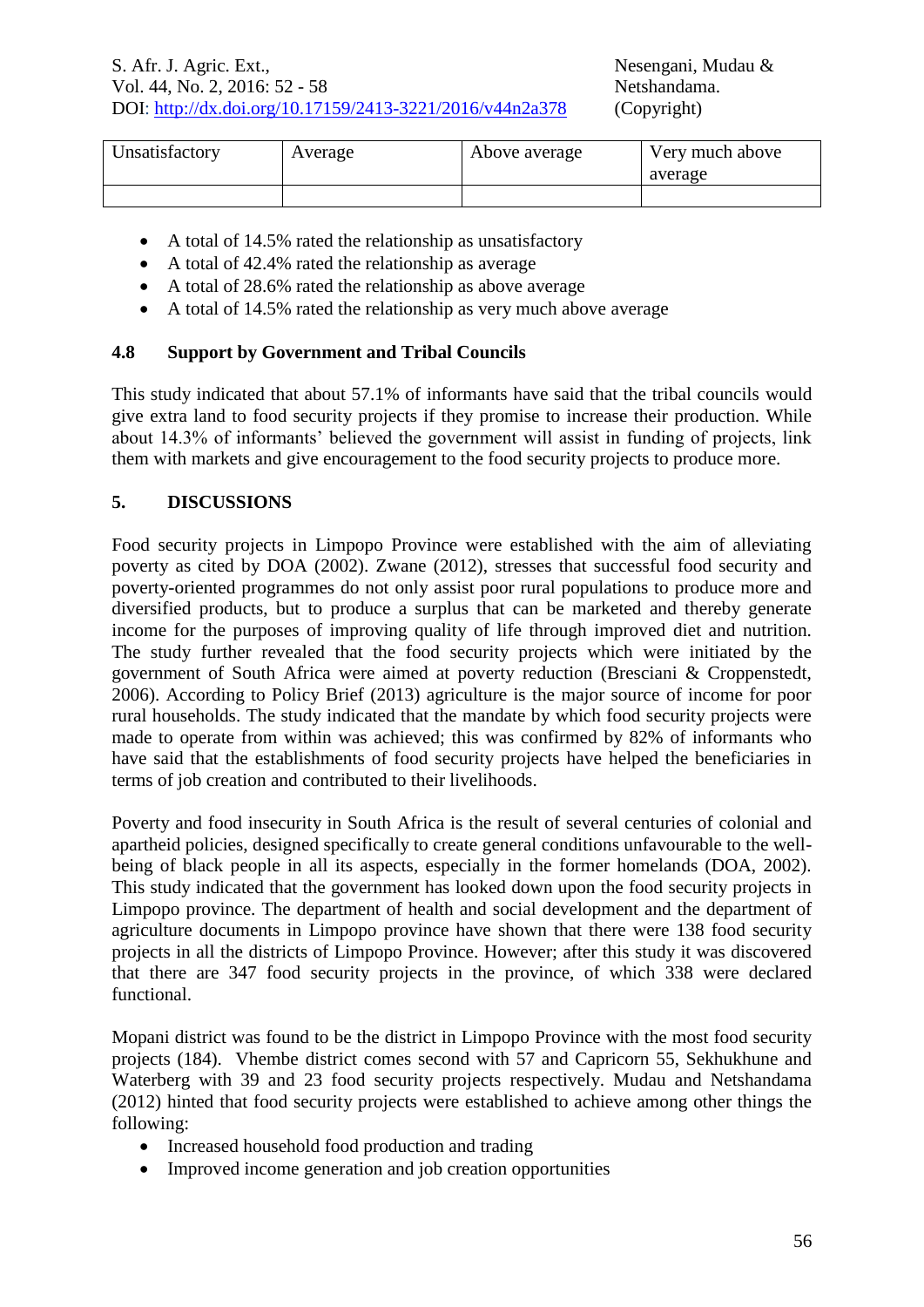- Improved nutrition and food safety
- Increased safety nets and food emergency management systems
- Provide capacity building

In Mopani district people saw the establishment of food security projects as an answer to job creation and food security challenges. Bernstein (1994) contends that food security creates adequate and secure entitlements as the core concern of development strategy which requires a wide-range of public support.

The study has shown that South Africa has devised a National Integrated Food Security Strategy (IFSS) (Human Sciences Research Council, 2004) which declared its primary objective to be the overcoming of rural food insecurity by increasing the participation of food-insecure households in productive agriculture and providing financial assistance to projects. This is to show support of the food security projects by the government whereas the leaders have committed themselves by giving extra land.

## **6. CONCLUSIONS AND RECOMMENDATIONS**

The verification of the existence of food security projects were done in order to map and profile them. The study highlighted the funding agencies of food security projects as being dominated by the Limpopo government departments, the Department of Health and Social Development and the Department of Agriculture were the principal funders of food security projects. The study also showed the contribution to the livelihood of the communities, and the mandates within which the food security projects were meant to be operating from. This study further revealed that the way food security projects were contributing to the livelihoods of the communities, beneficiaries of food security projects felt that they were employed like other people because they wake up each day and go to work, they further maintain that they even get paid at the end of the months even though the salary was not market related. The aim of this study was also to create awareness to the policy makers and extension service about the food security projects which are not properly mapped and profiled in Limpopo Province.

The following are the recommendations to the policy makers and extension service:

- a) Monitoring and evaluation of food security projects: the study is recommending that a careful monitoring and evaluation is crucial. If the food security projects are funded so as to ensure that funds are used in an appropriate manner. Evaluation would also help the extension service to see to it that projects are working efficiently. However, monitoring would help to receive feedback or the degree to which the projects operates (Lunga, 2011).
- b) Mapping and profiling of food security projects: the aim of this study was to verify the existence of food security projects in Limpopo Province if they were properly mapped and profiled, so it becomes difficult for donors to keep track of the projects that they have initially funded. In this study it is recommended that the extension service create a database of all functional and dysfunctional food security projects in the districts.
- c) The extension service to work collaboratively with the colleges of agriculture to provide capacity building to beneficiaries of food security projects.

Food security projects in Limpopo province were established with the aim of alleviating poverty through job creation, however; the existence of food security projects should be